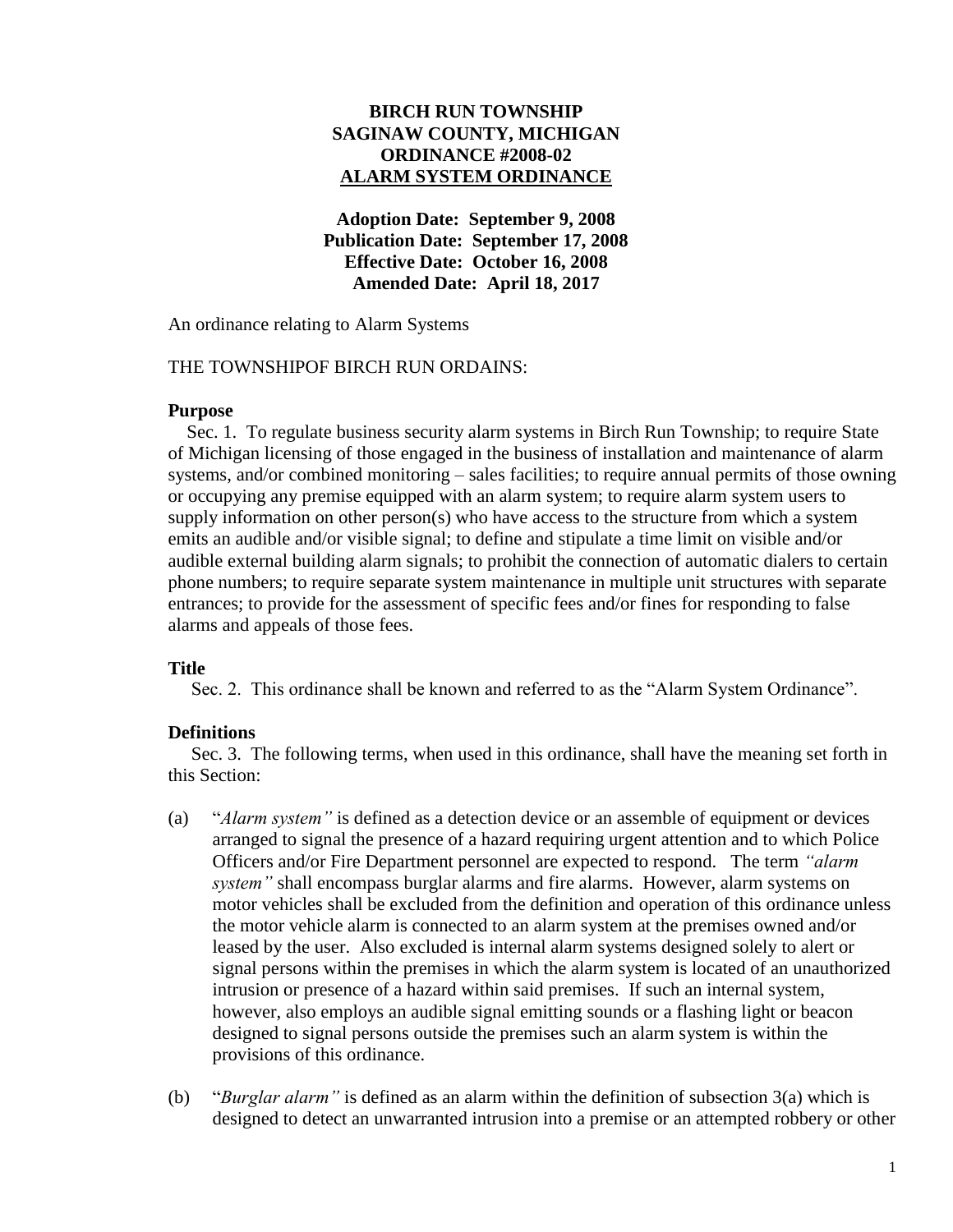violent act at a premise. The term "burglar alarm" includes the terms *"automatic hold-up alarm", "intrusions alarm", "disturbance alarm", "panic-alarm", "robbery alarm", "hold-up alarm", and "local alarm".*

- (c) *"Fire alarm"* is defined as an alarm system within the definition of subsection 3(a) which is designed to detect and provide warning of a fire emergency, including local alarms. Smoke detectors or other internal fire suppression equipment designed to monitor products of combustion and temperature rise and at a predetermined measurement discharge fire extinguishing substances are excluded from the definition and coverage of this ordinance. If, however, such smoke detectors or fire suppression devices are connected to or are a part of a system designed to signal persons outside the premises in which such detection equipment is located that a fire hazard exists on said premises then such internal detection and suppression equipment is within this definition.
- (d) *"Local alarm"* is defined as an alarm system within the definition of subsection 3(a) which employs audible signals designed to alert persons outside the premises in which the alarm system is located.
- (e) "*Alarm user"* is defined as any person, firm, or corporation who is the owner, and any person, firm or corporation who is a lessee of said owner of premises in which an alarm system as defined in subsection 3(a) is installed and maintained.
- (f) *"False alarm"* means activation of an alarm system through mistake, mechanical failure, malfunction, improper installation, lack of prudent maintenance or through the negligence of the occupant of the residence and/or building in which the alarm system is located, including their employees or agents. False alarm shall also mean any activation of an alarm system which indicates a crime or situation other than that which it was designed to indicate, or in the case of a fire alarm, any condition not resulting from a fire or potential fire hazard.
- (g) *"Intentional false alarm"* is defined as any intentional activation of an alarm system for the purposes of measuring response time of police and/or fire units.

### **Alarm permits requirements.**

Sec. 4.

- (a) A permit is required for owning or occupying premises equipped with alarm system. Any person, firm or corporation who, after the effective date of this ordinance, shall take ownership, lease or occupy a premise in which a burglar and/or fire alarm system is installed and/or maintained shall obtain a permit from the Township. Permits shall be obtained at the township office located at 8425 Main Street, Birch Run, Michigan 48415. Annual renewal applications will be mailed to the local business address from the Township.
- (b) Any person or business maintaining or operating an alarm system at more than one premise within the Township of Birch Run shall obtain an alarm permit for each separate premise.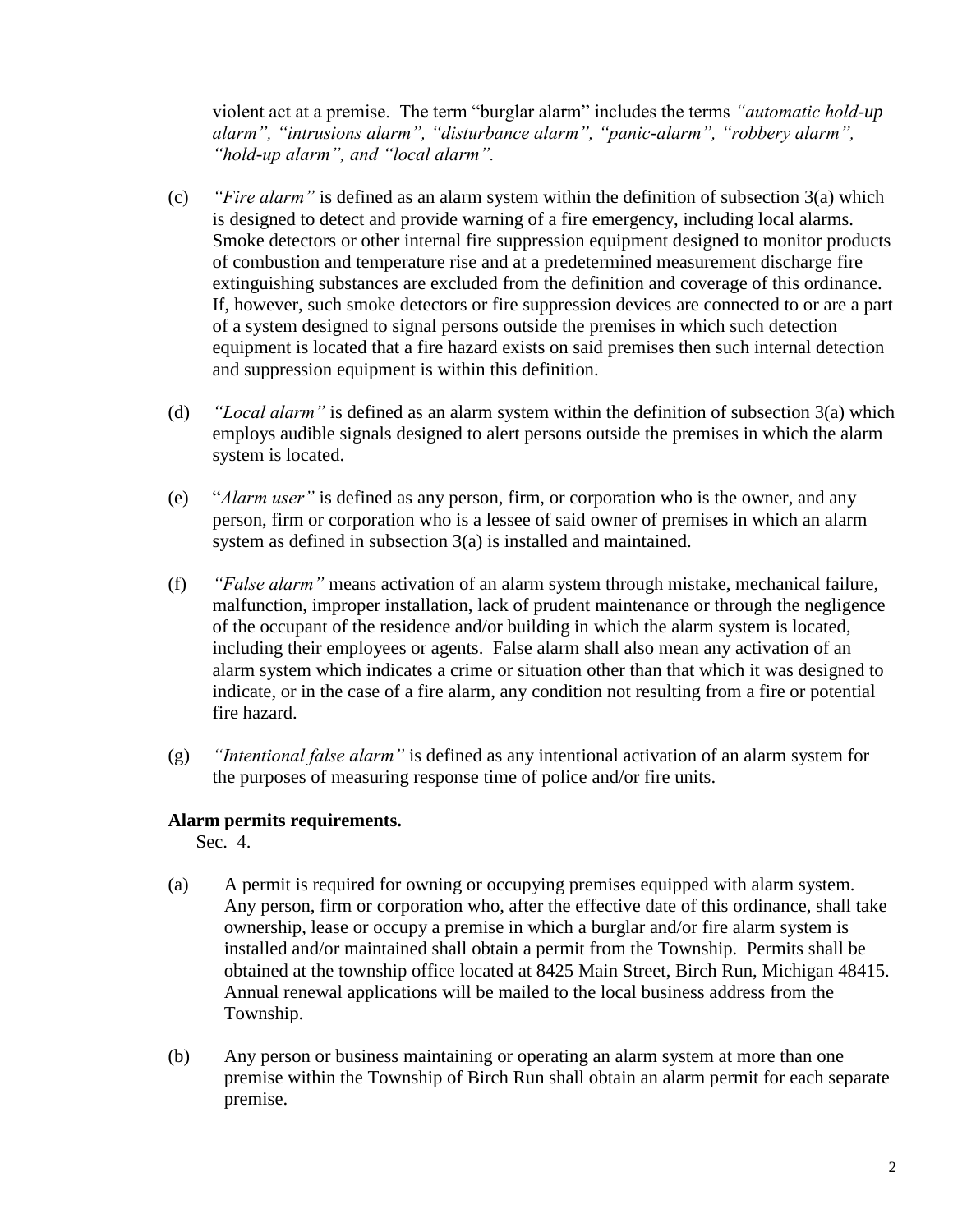- (c) Any alarm system user who maintains or operates an alarm system without first obtaining a permit, as required by this ordinance, and have been duly notified, shall be guilty of a Municipal Civil Infraction.
- (d) Any person or business who uses a permit for any premises other than those identified on the application for the permit shall be guilty of a Municipal Civil Infraction.
- (e) Any person or business who causes an alarm system permit, other than a permit under this Ordinance, to be bought, sold, or leased for any value or consideration in any form whatever shall be guilty of a misdemeanor.
- (f) Permit Fees. A permit fee shall be charged for the permit required by this ordinance to help defray the costs incurred by the Township in the administration, maintenance and supervision of the provisions of this ordinance. Alarm Permits issued shall be charged a nonrefundable fee, as determined from time to time by resolution of the Township Board, which shall be paid for at the time the application is filed.

# **Application for permit.**

Sec. 5.

- (a) The permit application must be completed and signed by both the owner and the lessee, if any, of the premises on which the alarm system is maintained.
- (b) The application shall include the following information:
	- 1. Address and telephone number of the premises on which the alarm system is maintained.
	- 2. Name, address, and telephone number of the owner of the premises.
	- 3. Name, address, and telephone number of the lessee, if any, of the premises.
	- 4. Name, address, and telephone number of the person, firm, or corporation installing and/or

servicing the alarm system.

- 5. Names, addresses, and telephone numbers of all persons (maximum of four) responsible for extinguishing or resetting the alarm or device, checking the premises or responding to notice from the Police and/or Fire Department(s) of an activation of the alarm system.
- 6. Description of the alarm system.
- 7. Such additional information as the Police and/or Fire Department(s) may require.
- (c) The application shall contain a statement, signed by all alarm users who are applying for a permit under this Section, that said applicants have read the copy of the ordinance provided by the Township and are signing the application with full knowledge and understanding of the provisions of this ordinance and their duties and liabilities under the ordinance, and that, if applicable, the consent to the Police and/or Fire Department(s) disabling or disconnecting a local alarm under circumstances described in "Shut-off of local alarms" Section 8 hereof.
- (d) Upon issuance of the permit, the holder(s) thereof shall notify the Township of any change to the information provided in the application for the permit. Failure to notify the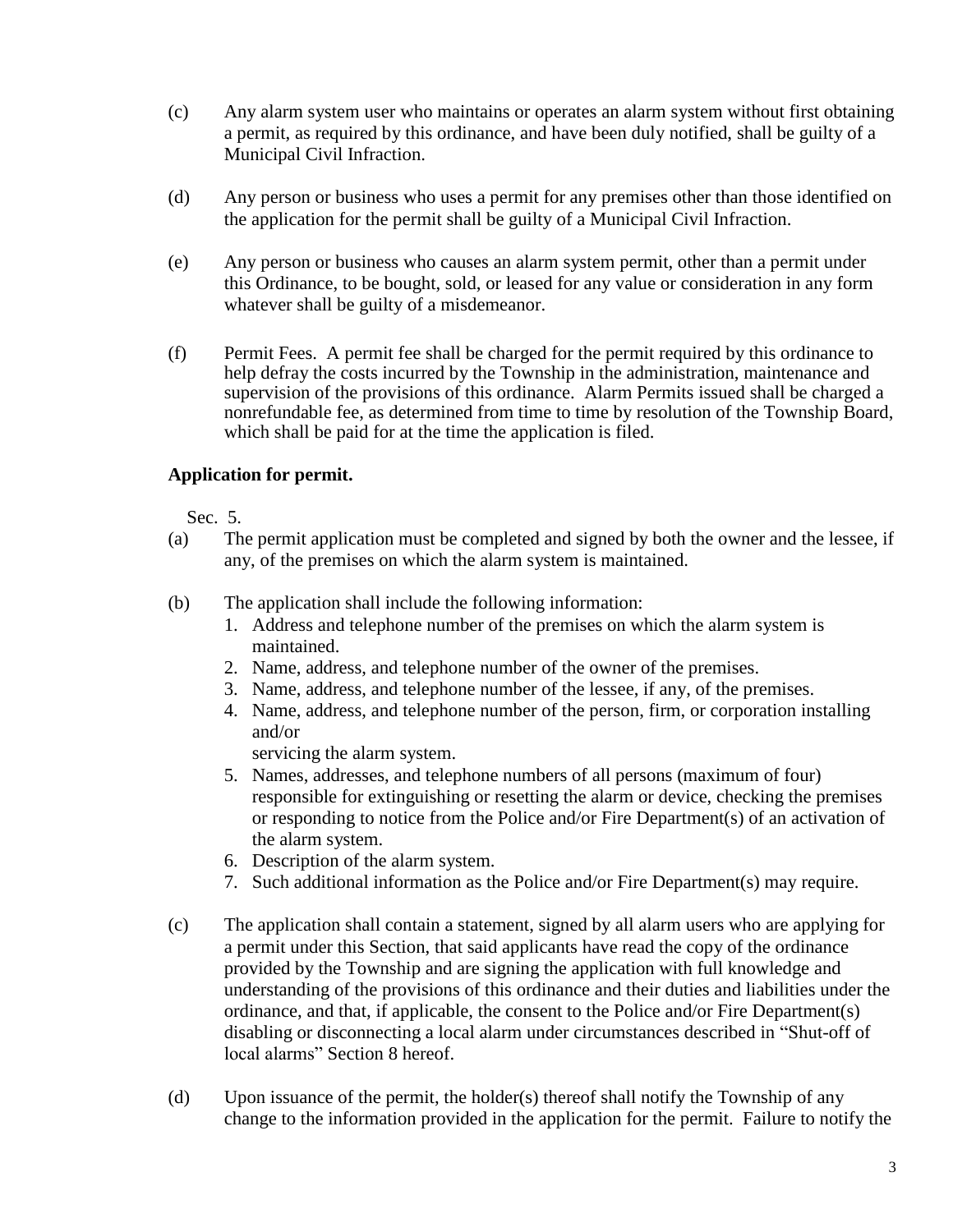Township within 10 days of the date of the change shall constitute grounds for revocation of the permit.

### **Licensing required.**

 Sec. 6. No person, firm or corporation shall engage in the business of providing for the installation, operation and/or maintenance of a burglar and/or fire alarm system and/or a combined alarm monitoring-sales facility unless properly licensed by the State of Michigan pursuant to P.A. Of 1968, amended, being MCLA 338.1051, et seq.

#### **Telephone alarm system prohibited**

Sec. 7. No person, firm, or corporation shall sell, install, operate, adjust, arrange for or contract to provide advice which upon activation, either mechanically, electronically, or by any other means, initiates the automatic calling or dialing of, or makes a connection directly to a telephone assigned to a police or fire agency for the purpose of delivering a recorded message, except those financial institutions approved for direct connection to Central Dispatch, or portable alarms installed by the Police Department.

#### **Shut-off of local alarms.**

Sec. 8. Local alarms shall be equipped with an automatic shut-off device, deactivating audible signals within a reasonable time. Whenever any local alarm continues to emit audible signals, whether continuously or on a regularly repeating basis, for over twenty (20) minutes, and persons listed on the permit application for the alarm system cannot be contacted by the Police Department, or do not respond within thirty (30) minutes of being contacted, and the audible signal creates a nuisance or disturbance to the peace and tranquility of the surrounding area, the alarm user responsible for such alarm shall be guilty of a Municipal Civil Infraction. In addition, the Police Department and/or Fire Department shall be authorized to disconnect or otherwise disable such local alarm by cutting such wires, disconnecting such speakers or disabling such other components of the alarm system as are located on the exterior of the premise.

### **Separate systems required.**

Sec. 9. Buildings having more than one occupant who utilize separate entrances for access to their individual units shall have separate alarm systems for each unit. This section shall not be construed to require the installation of alarm systems, but only to require separate systems for separate units when installed.

#### **False alarm fees.**

Sec. 10.

(a) Notwithstanding any penalties provided for upon conviction for any violation of this ordinance, and notwithstanding the fact that prosecution for violation of this ordinance has or has not commenced, any person, firm, or corporation operating an alarm system which signals more than three (3) false alarms as defined in "Definitions" Section 3(f) within one calendar year shall pay to the Township of Birch Run a false alarm fee in order to defray a portion of the cost of response to false alarms. False alarm fees shall be determined and may be changed from time to time by resolution of the Township Board.

#### **Exceptions to alarm fees.**

Sec. 11. Alarm conditions existing under the following circumstances shall not constitute a false alarm and no false alarm fee shall be assessed.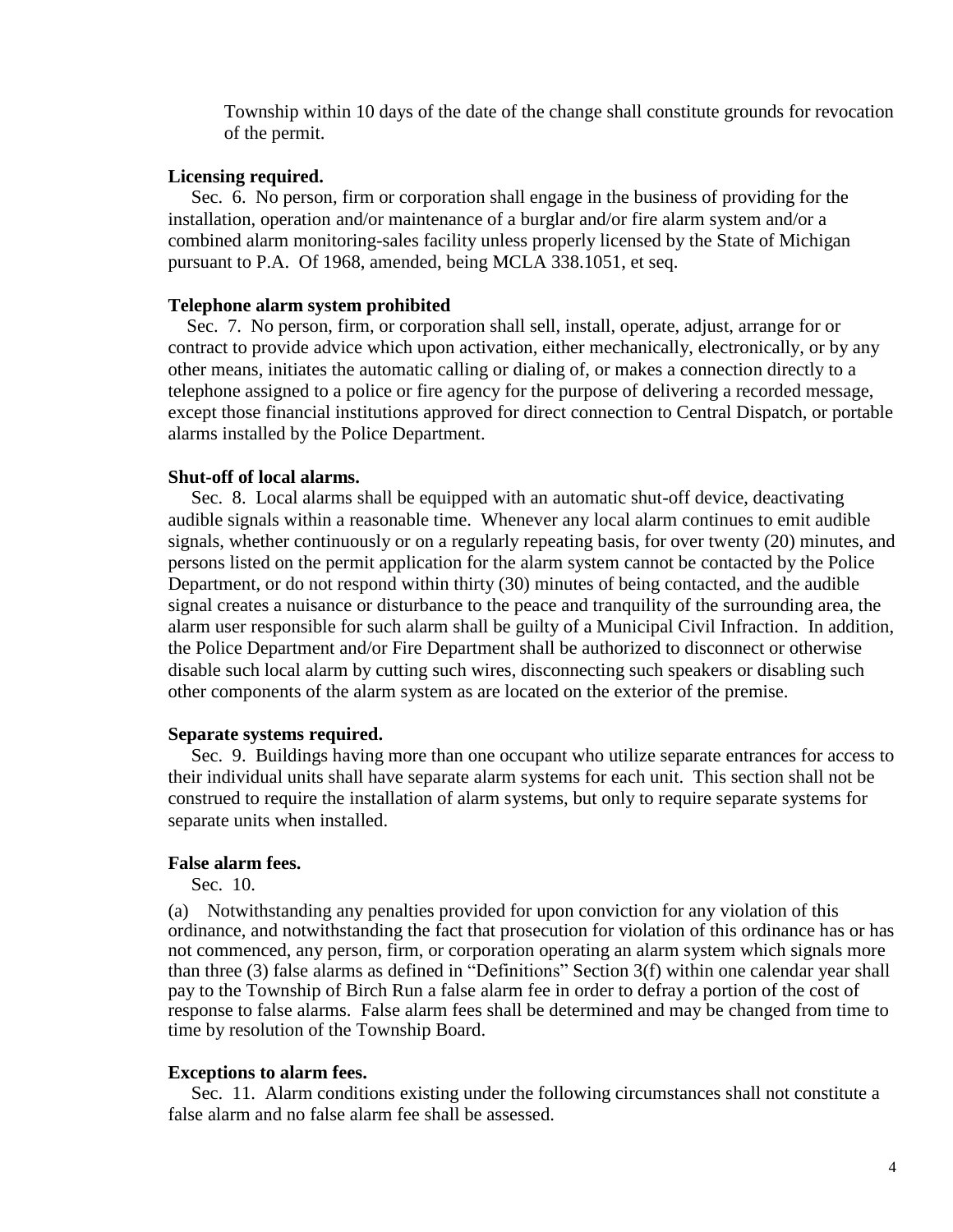- (a) False alarms recorded in the first thirty (30) days after installation are not counted for enforcement purposes.
- (b) False alarms recorded as a result of storms, earthquakes or other violent conditions beyond the control of owners and/or lessees.
- (c) Alarm conditions being activated by a person working on the alarm system with prior notification to the contracted law enforcement agency.
- (d) Alarms which can be substantiated as being activated by disruption or disturbance of telephone company facilities or motor vehicle-utility pole accidents.

# **Notice of alarm violation.**

Sec. 12.

- (a) A "Notice of Alarm Violation" shall be designed and used as required by this ordinance.
- (b) The contracted law enforcement agency office shall forward a notice of an alarm violation to the alarm user following each such false alarm occurrence.
- (c) The alarm user, upon receipt of the notice of alarm violation, shall complete any required information on the notice of alarm violation and return the notice as stipulated.

# **Billing and reporting.**

Sec. 13.

- (a) The Township Clerk will be provided a "Notice of Alarm Violation" by the contracted law enforcement agency and will then, by first class mail, notify the alarm user of the status of the violation and false alarm fee, if applicable.
- (b) The alarm user will have ten (10) days to complete the "Notice of Alarm Violation" form and return it, with payment (if applicable) to the Township Clerk.
- (c) If this "Notice of Alarm Violation" is not returned within the prescribed time limit, the Clerk may cause the alarm user's permit to be revoked.

# **Appeal of alarm violation.**

Sec. 14.

- (a) Within ten (10) days of the date of receipt of a Notice of Alarm Violation, an alarm user wishing to appeal a false alarm violation and the associated fee as a result of a condition described in Section 11 may do so by a written appeal request.
- (b) The appeal request, directed to the Township Clerk, shall contain documentation of the applicable condition as described in "Exceptions to alarm fees" Section 11(a), (b), (c), or (d). The Township Clerk shall provide the appeal request to the Township Supervisor.
- (c) The Township Supervisor, or a designated representative, shall make a determination on the appeal request and shall notify the alarm user of the decision in writing.
- (d) In the event the alarm user is not satisfied with the decision rendered by the Township Supervisor or a designated representative, the alarm user, within ten (10) days of the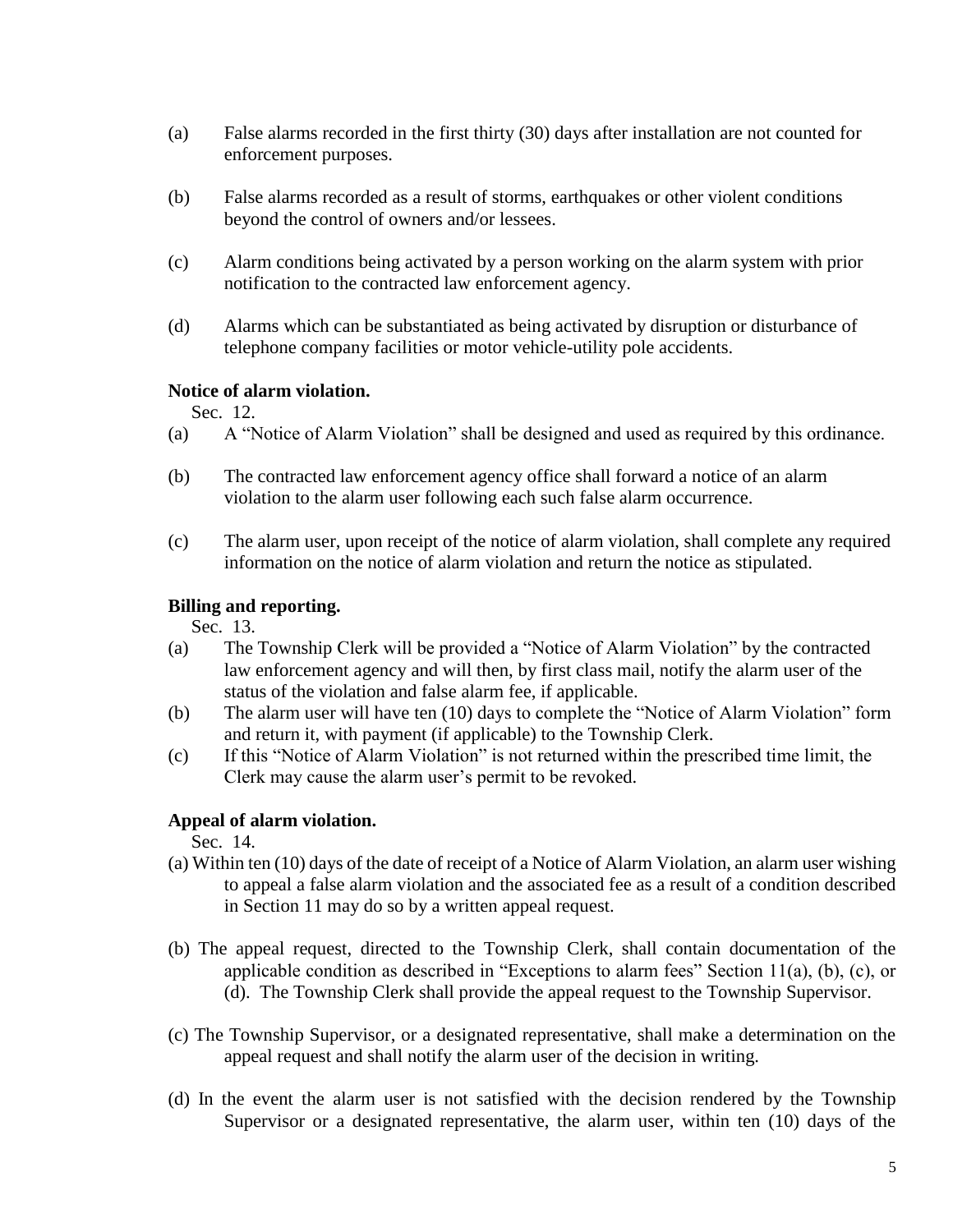determination, may file with the Township Board a written request that the determination be reconsidered.

(e) The Township Board shall decide whether to uphold or set aside in whole or in part, the decision reached by the Township Supervisor. The alarm user shall be notified of that decision in writing.

# **Defective alarms.**

Sec. 15. An alarm system signaling more than five (5) false alarms within a calendar year is presumed to be defective. Upon written notice, the owner or occupant of the building or residence shall have the alarm system inspected, at the owner's or occupant's expense, by a licensed alarm system contractor within ten (10) days of receipt of the fifth Notice of Alarm Violation and shall forward to the contracted law enforcement agency said contractor's report of the probable cause of the false alarms and the measures instituted to eliminate same.

# **Revocation of permit.**

Sec. 16. An alarm system permit issued by the Township may be revoked by the Township Supervisor upon the occurrence of any of the following conditions:

- (a) Furnishing of false or misleading information on the application for permit, or failing to notify the Township of any changes to the information provided in the application for permit.
- (b) Failure of the alarm user or the person(s) responsible for extinguishing or resetting the alarm or device as identified on the alarm user's permit to respond within thirty (30) minutes of notification by the Police or Fire Department of a response by the department to an activation of the alarm system.
- (c) Failure to repair or replace an alarm system that is defective as described in "Defective Alarms" Section 15 after notification by the Township Clerk's office.
- (d) Failure or refusal of the alarm user, or the agent or employee of the alarm user, to reasonably cooperate with contracted law enforcement agency personnel or members of the Township office in the administration of this ordinance.
- (e) Intentionally activating an alarm system to test the response time of police and fire units. Any alarm user who shall intentionally activate an alarm system to test response time of police and fire units shall also be guilty of a misdemeanor.
- (f) Failure or refusal of the alarm use to pay all outstanding false alarm fees as required by this ordinance.

# **Appeal of revocation.**

Sec. 17.

- (a) Within ten (10) business days after notification of revocation by the Township Supervisor, the alarm user may file, with the Township office, a written request for a hearing before the Township Board to review the revocation.
- (b) The alarm user shall be notified of the date and time set for the hearing by the Township Board. Following said hearing the Township Board may confirm such revocation or reinstate the permit.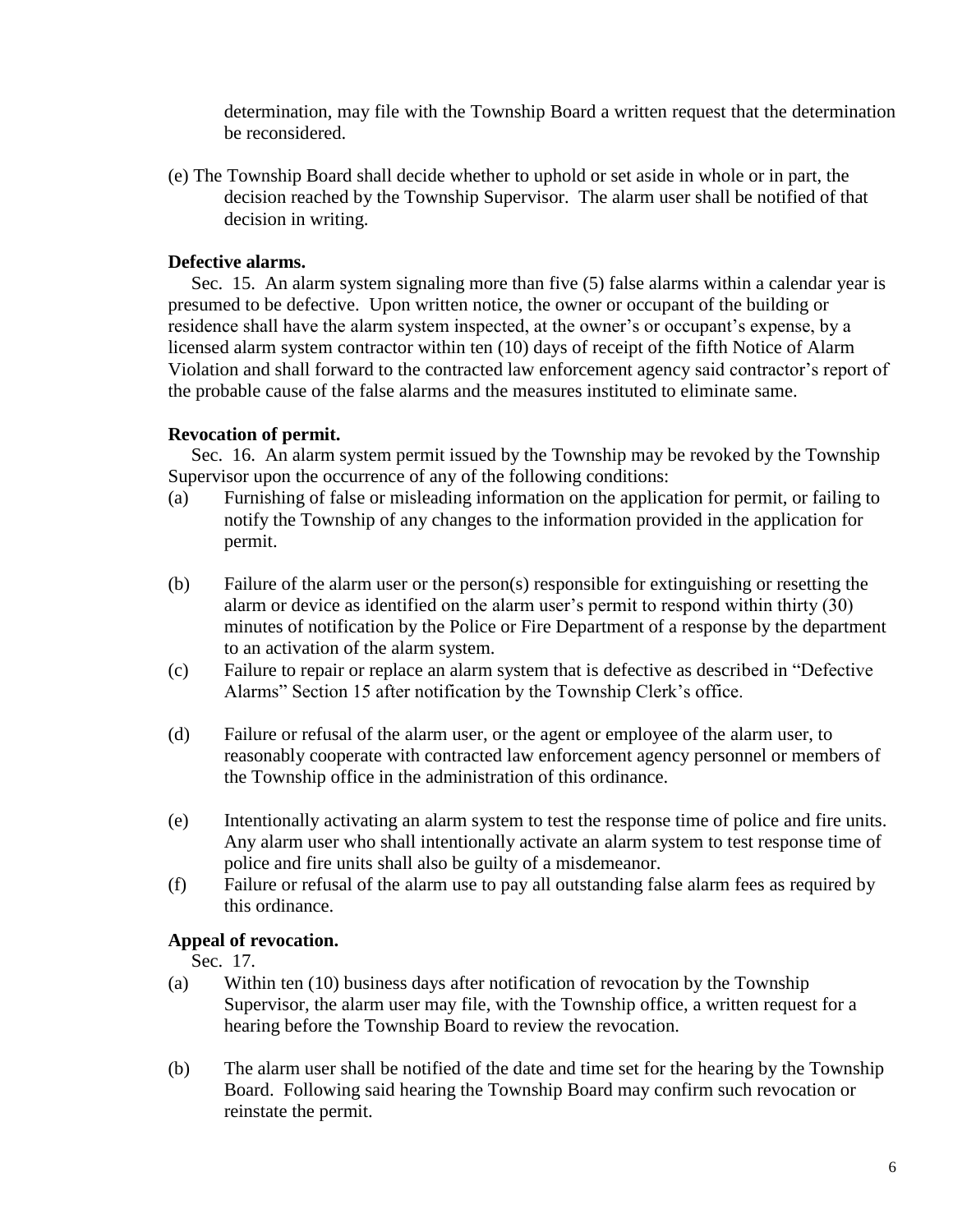### **Obligation.**

 Sec. 18. This ordinance does not constitute a contract for the Township of Birch Run or the contracted law enforcement agency or Birch Run Township Fire Department to answer any alarms, whether false or otherwise. Further, this ordinance does not guarantee that the Police or Fire Department will respond to any alarm from any source. This ordinance does not obligate the Township of Birch Run or its contracted Police Agency and/or Birch Run Township Fire Department in any manner to assist, respond, or answer any alarm system subscribed to or owned by an individual, organization or business.

### **Severability**

Sec. 19. Should any section, clause or phrase of this ordinance be declared by the court to be invalid, the same shall not affect the validity of this ordinance as a whole, or any part thereof, other than the part so declared to be invalid.

#### **Penalty.**

 Sec. 20. Notwithstanding any other fees required by any other section of this ordinance, any person or persons violating any of the provisions of this ordinance shall be guilty of a Municipal Civil Infraction and shall be handled through the process outlined in Township Ordinance #98-1.

### **Effective date.**

Sec. 21. This ordinance, as amended, shall become effective October 16, 2008, and shall be published in accordance with the statutes provided by the State of Michigan.

#### **CERTIFICATION**

ADOPTED: April 18, 2017

YEAS:Sheridan, Totten, Trinklein, Moore, Kiessling, Letterman, Parlberg NAYS:

#### TOWNSHIP OF BIRCH RUN

By: \_\_\_\_\_\_\_\_\_\_\_\_\_\_\_\_\_\_\_\_\_\_\_\_\_\_\_\_\_\_\_\_

RAY LETTERMAN, Township Supervisor

By:  $\_\_$ 

COREY TRINKLEIN, Township Clerk